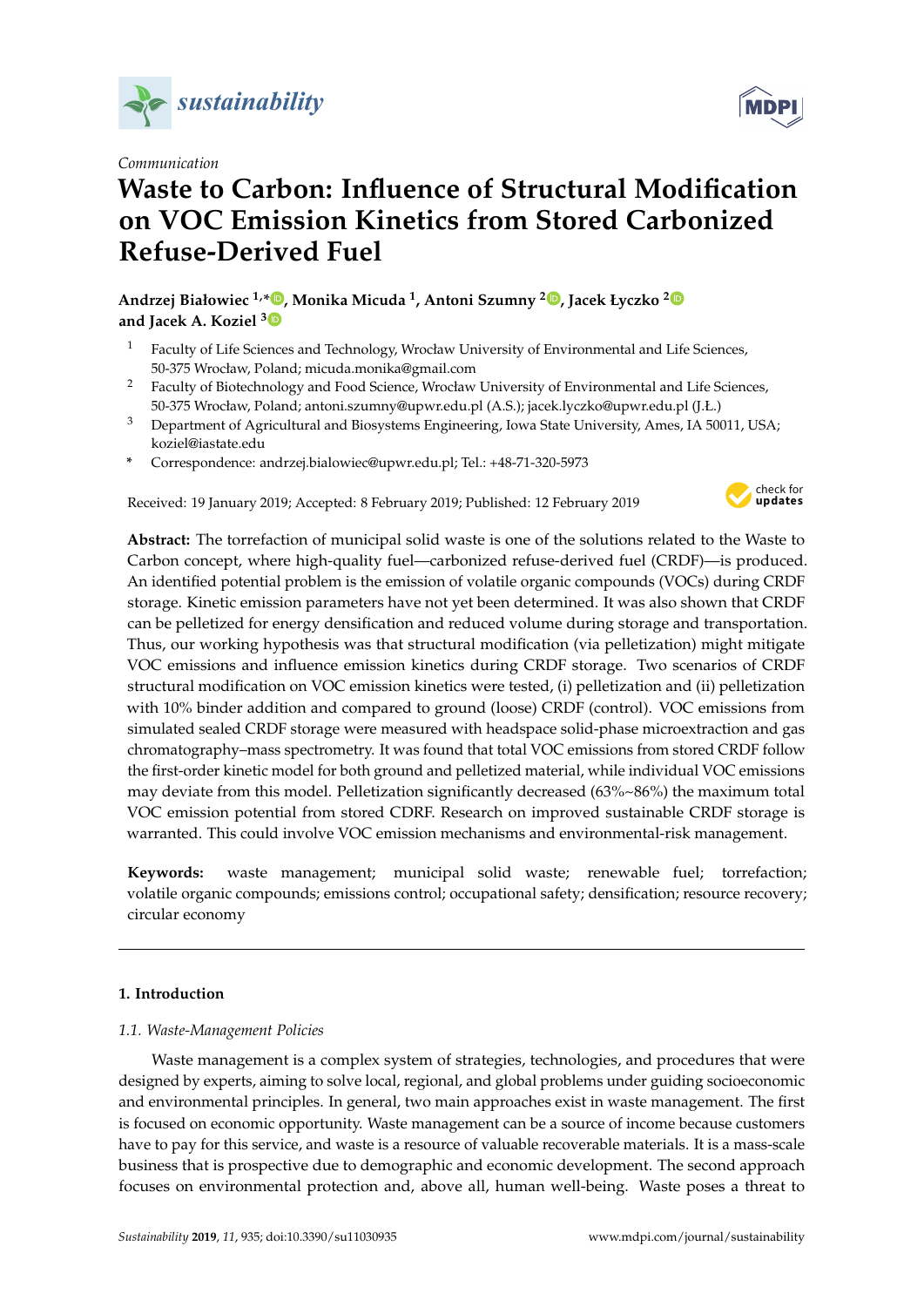the environment and human life, and there is a need to live in a clean and healthy environment. Both approaches rely on scientific principles that were considered by the European Union (EU) to develop waste-management policies. In the short term, i.e., by 2020, the EU has two main objectives [\[1\]](#page-10-0): to reduce the mass of biodegradable landfilled waste by 65%, and to reach 50% by weight recycling of packages.

EU waste-management policies implemented so far resulted in a decrease in landfilling share and an increase in recycling share in mass balance. Thermal-waste treatment is also slightly growing, mainly due to investments in recent years in new member states, including Poland [\[2\]](#page-10-1). In 2015, the Circular Economy Package [\[3\]](#page-10-2), a policy related to the circular economy, was implemented, aiming to achieve the following goals by 2030: 65% recycling of all municipal waste; 75% recycling of packages; limiting municipal-waste landfilling to 10% by weight; and eliminating package landfilling. By 2050, full implementation of a circular economy, and the zero-waste concept, which assumes that nothing is 'wasted', should be achieved.

The implementation of such ambitious policies results in a significant phase-out of technologies that are redundant, e.g., the collection of mixed waste, mechanical–biological waste treatment, and waste incineration or landfilling [\[4\]](#page-10-3). On the other hand, technologies related to selective collection, recycling, and the concepts of 'Waste to Energy' [\[5](#page-10-4)[–8\]](#page-10-5) or 'Waste to Carbon' [\[9\]](#page-10-6) would be promoted.

### *1.2. Waste to Carbon Concept in Waste Management*

The Waste to Carbon concept is the conversion of organic waste into valuable materials, including fuel with high carbon concentration. Low-temperature thermal-treatment technologies, such as torrefaction, were adapted for organic waste  $[10-12]$  $[10-12]$ . To date, torrefaction was mainly used for the improvement of biomass properties [\[13\]](#page-10-9). One of the proposed pathways for the waste-to-carbon process is the torrefaction of municipal solid waste (MSW), which turns it into carbonized refuse-derived fuel (CRDF) with a calorific value between 24 and 26 MJ·kg<sup>-1</sup> [\[14\]](#page-10-10). In our previous study, significant increase of lower heating value (LHV) during torrefaction was found. Białowiec et al. [\[14\]](#page-10-10) showed an increase of LHV from 19.6 MJ·kg<sup>-1</sup> in raw RDF to 25.3 MJ·kg<sup>-1</sup> in CRDF. Białowiec et al. [\[9\]](#page-10-6) also showed the feasibility of CRDF pelletization. In this case, the lower calorific value increased from 21.0 [\[15\]](#page-10-11) to 25.9 MJ·kg<sup>-1</sup>. Edo et al. [\[16\]](#page-10-12) also indicated an increase of Refuse-Derived Fuel (RDF) LHV from 19.7 to 21.2 MJ⋅kg<sup>-1</sup> due to 90 min torrefaction at 220 °C. The evidence is growing that CRDF can be a replacement for bitumen and lignite coal or woody biomass [\[14\]](#page-10-10). CRDF solves the problem of MSW management, and particularly MSW of organic origin. Waste can be transformed into CRDF, thus not being landfilled and making it useable as fuel.

#### *1.3. Volatile Organic Compound (VOC) Emissions from Biochar*

One of the remaining issues related to the development of torrefaction technology for MSW is mitigating the potential impact of VOC emissions from biochar, including CRDF [\[17\]](#page-10-13). Many VOCs cause negative effects on human life and health. According to EU law, a VOC is defined as any organic compound or creosote fraction that, at 293.15 K, has a vapor pressure of no less than 0.01 kPa, or having equivalent volatility under specific conditions of use [\[18\]](#page-10-14). However, in EU legislation there is also another definition for VOC, that is, any organic compound with an initial boiling point of less than or equal to 250 °C, measured at a standard pressure of 101.3 kPa [\[19\]](#page-10-15). In turn, in the United States, VOCs are defined as any carbon compound, excluding  $CO$ ,  $CO<sub>2</sub>$ ,  $H<sub>2</sub>CO<sub>3</sub>$ , metal carbides or carbonates, and  $(NH_4)_2CO_3$ , which participates in atmospheric photochemical reactions [\[20\]](#page-10-16). The most common VOCs are halogenated compounds, aldehydes, alcohols, ketones, aromatic compounds, and ethers [\[21\]](#page-10-17). The World Health Organization [\[22\]](#page-11-0) classifies organic pollutants into three groups by boiling point: very VOCs (VVOCs), 0 to 50~100 ◦C; VOCs, 50~100 to 240~260 ◦C; and semi-VOCs (SVOCs), 240~260 to  $380~400~^{\circ}$ C.

The health effects of VOC emissions from CRDF could be concerning, especially when considering inhalation during production, handling, storage, transportation, and use. Some VOCs are classified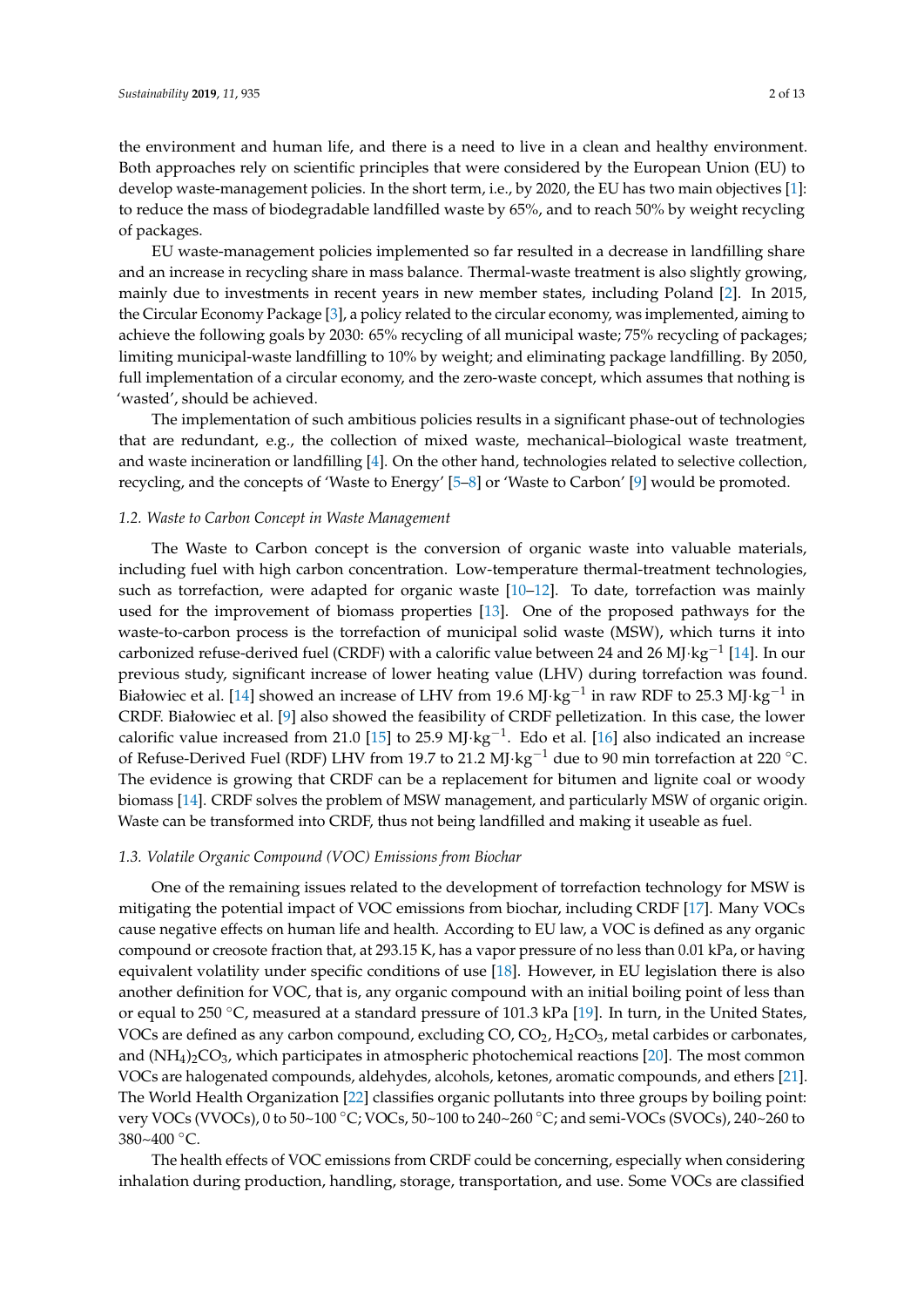as highly reactive, mutagenic, and carcinogenic. Even small concentrations of these VOCs can cause health problems and chronic diseases, and even be fatal. According to a study conducted by the U.S. Environmental Protection Agency [\[23\]](#page-11-1), VOCs are responsible for 35%~55% of lung-cancer risk [\[24\]](#page-11-2) and contribute to photochemical smog [\[25\]](#page-11-3). It was proven that VOCs can directly inhibit microbiological and plant processes [\[26,](#page-11-4)[27\]](#page-11-5). A provision was made that VOC emissions should be halved from the released amount in 2000 [\[25\]](#page-11-3) as a consequence of increased knowledge and awareness of their negative impact on human health and the environment in the Goteborg Protocol.

To date, there are only a few studies on the qualitative and quantitative analysis of VOCs in biochars derived from biomass. The occurrence of up to 140 VOCs was reported [\[26\]](#page-11-4), of which 74 were identified. The most frequently observed compounds in biochar are acetone, benzene, methyl ethyl ketone, toluene, methyl acetate, ethanol, phenol, and cresols. According to Buss et al. [\[28\]](#page-11-6), biochars are associated with aliphatic acids and naphthalene. Char Team 2015 reported 26 VOCs [\[29\]](#page-11-7). The potential problem of VOCs in biochar was also noticed by Taherymoosavi et al. [\[30\]](#page-11-8), who analyzed biochar from composted MSW. Compost was thermally processed at temperatures ranging from 450 to 650 °C. Different VOC types were detected, including alkylbenzenes, methoxyalkylphenols, N-containing VOCs, furans, and the BTEX group. Their percentage share varied depending on thermal-process conditions. The generation of the BTEX group to obtain biocarbon from raw materials is of significant concern. The highest concentrations were found for naphthalene, toluene, phenol, benzonitrile, and several compounds with the ester group. Wang et al. [\[31\]](#page-11-9) reported the presence of polycyclic aromatic hydrocarbons (PAHs), with concentration ranging from <0.1 to >10,000 mg·kg $^{-1}$ . The highest concentrations were found for naphthalene and phenanthrene.

In recent work, Białowiec et al. [\[17\]](#page-10-13) found 84 VOCs in the headspace of CRDF produced from municipal waste, including many that are classified as toxic, e.g., benzene or toluene derivatives. The highest emission was measured for nonanal, octanal, heptanal. The top 10 most emitted VOCs consisted of almost 65% of total emissions. The mixture of emissions from CRDF VOCs differed from that emitted by other types of biochars, produced from different types of feedstock, and under different pyrolysis/torrefaction conditions [\[26,](#page-11-4)[28\]](#page-11-6).

#### *1.4. Structural Modification of Biochar as VOC Emission Mitigation Method*

In this paper, structural modification via densification (e.g., pelletization) is proposed as a mitigation strategy for VOC emissions from CRDF. Mitigation of VOC emissions from CRDF (postproduction) could be also addressed by other approaches. such as pretreatment of feedstock, treatment of char with chemicals, thermal treatment, or microbiological processing, all of which could be explored in research. The prospect of CRDF utilization suffers from having low bulk density and would therefore incur higher transportation and storage costs. The pelletizing process increases mechanical strength and lowers bulk density [\[9\]](#page-10-6) while increasing energy density. Compaction of biomass into briquettes and pellets is an old process that has been known for more than 130 years. The benefits of biomass densification were widely presented and discussed in recent review papers [\[32–](#page-11-10)[34\]](#page-11-11), including the integration of torrefaction with pelletization [\[35\]](#page-11-12). Pelletizing technology is mature from production to end use, so pelletized CRDF can help by adopting it wide-scale in waste management. Pelletizing increases material grindability [\[36\]](#page-11-13). Pelletization has been used to improve fuel properties as, in addition to increased energy density, humidity decreases, and regular shapes facilitate transport and subsequent burning in boilers. Additives are often used during pelletizing for improved compaction and material binding. Binders improve pellet durability and physical quality, reduce dust potential, improve pelletizing efficiency, and reduce energy costs [\[37\]](#page-11-14). A feasible additive is sodium silica, known as 'water glass' (WG), which has been used for preparation briquettes from coal [\[38\]](#page-11-15). Thus, analogous to coal, for CRDF pelletizing, the use of sodium silica as a binder and coating was proposed by Białowiec et al. [\[9\]](#page-10-6). It was determined that the optimum pressure for CRDF pelletization is 50.8 MPa, and that 10% addition of water glass does not improve CRDF pellet durability.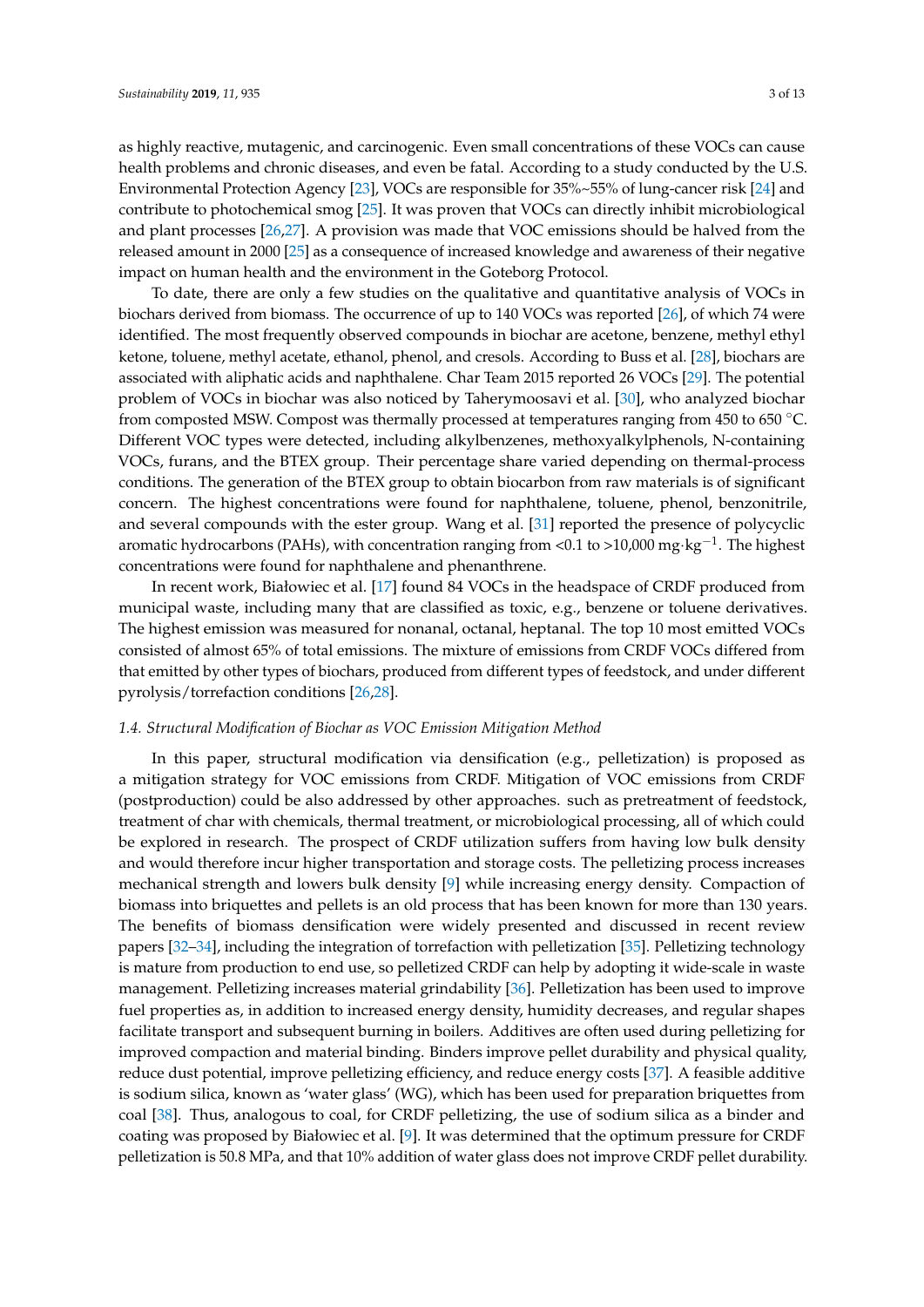### *1.5. Objectives*

This research aimed to address the gap in knowledge to improve the environmental safety of CRDF storage. Specifically, the key question it aims to answer is how CRDF structural modification (i.e., pelletization with and without a binder) affects VOC emission kinetics during storage. The kinetics of VOC emissions from stored CRDF has never before been determined. Additionally, for the first time, the effect of CRDF densification on the VOC emissions was investigated. Results from this research are needed to develop improved strategies for CRDF scaling up and adoption as a future-proof technology for resource recovery that is consistent with zero-waste and circular-economy goals.

#### **2. Materials and Methods**

#### *2.1. CRDF Production*

Details of CRDF production and its properties were described in detail elsewhere [\[9\]](#page-10-6). Briefly, a flammable MSW fraction was torrefied to CRDF and then subjected to structural modification, including grinding [\[16\]](#page-10-12), and pelletization with 50.8 MPa optimized pressure [\[9\]](#page-10-6) with and without binder addition. The resulting CRDF pellets were 12 mm diameter x 48 mm length and weighed 2 g.

#### *2.2. Qualitative and Quantitative Analyses of VOC Emitted from Stored CRDF*

VOC measurements were made using headspace (HS) solid-phase microextraction (SPME) for gas extraction, and gas chromatography coupled with mass spectrometry (GC–MS) for analysis; this was described in detail elsewhere [\[17\]](#page-10-13). SPME is a 'green', solventless technology that combines VOC sampling and sample preparation. Briefly, 2-undecanone was used as an internal standard, and a universal SPME fiber 3-component DVB/CAR/PDMS 50/30  $\mu$ m coating was used for 20 min of VOC sampling from the sealed headspace of CRDF stored in 1000 mL glass jars at 23 ◦C after Day 1, 2, 3, 4, and 7. Separation, identification, and quantification were completed with GC–MS described by Bialowiec et al. [\[17\]](#page-10-13).

#### *2.3. Estimating Kinetic Parameters of VOC Emissions from Stored CRDF*

The volatile organic compound emissions were estimated using a first-order cumulative model:

$$
E = E_0 \cdot \left(1 - e^{(-k \cdot t)}\right),\tag{1}
$$

where *E* = VOC emission after storage time *t*, µg·kg−<sup>1</sup> (VOC·CRDF−<sup>1</sup> ); *k* = emission-rate constant, day<sup>-1</sup>; *E*<sub>0</sub> = maximum emission potential, µg⋅kg<sup>-1</sup> (VOC⋅CRDF<sup>-1</sup>); and *t* = time, day. Standard error for  $E_0$  and *k* was also estimated.

Additionally, emission half-time (*t*0.5; day) was estimated with

$$
t_{0.5} = \frac{ln2}{k}.\tag{2}
$$

The emission rate (*r*, µg·(kg·day)−<sup>1</sup> ) was estimated with

$$
r = E_0 \cdot k. \tag{3}
$$

The nonlinear regression estimation of VOC emissions was completed with the application of Statistica 12 software (StatSoft, Inc., TIBCO Software Inc., Palo Alto, CA, USA). The 75% threshold to fit estimated parameters to the experimental data was used as significant. This means that the first-order kinetics of a VOC emission were applied when *R <sup>2</sup>* value was >0.75. Similar criteria were used for emission-correlation analyses with the physicochemical properties for each VOC. The working hypothesis was that the emission-rate constant would increase with the VOC boiling point.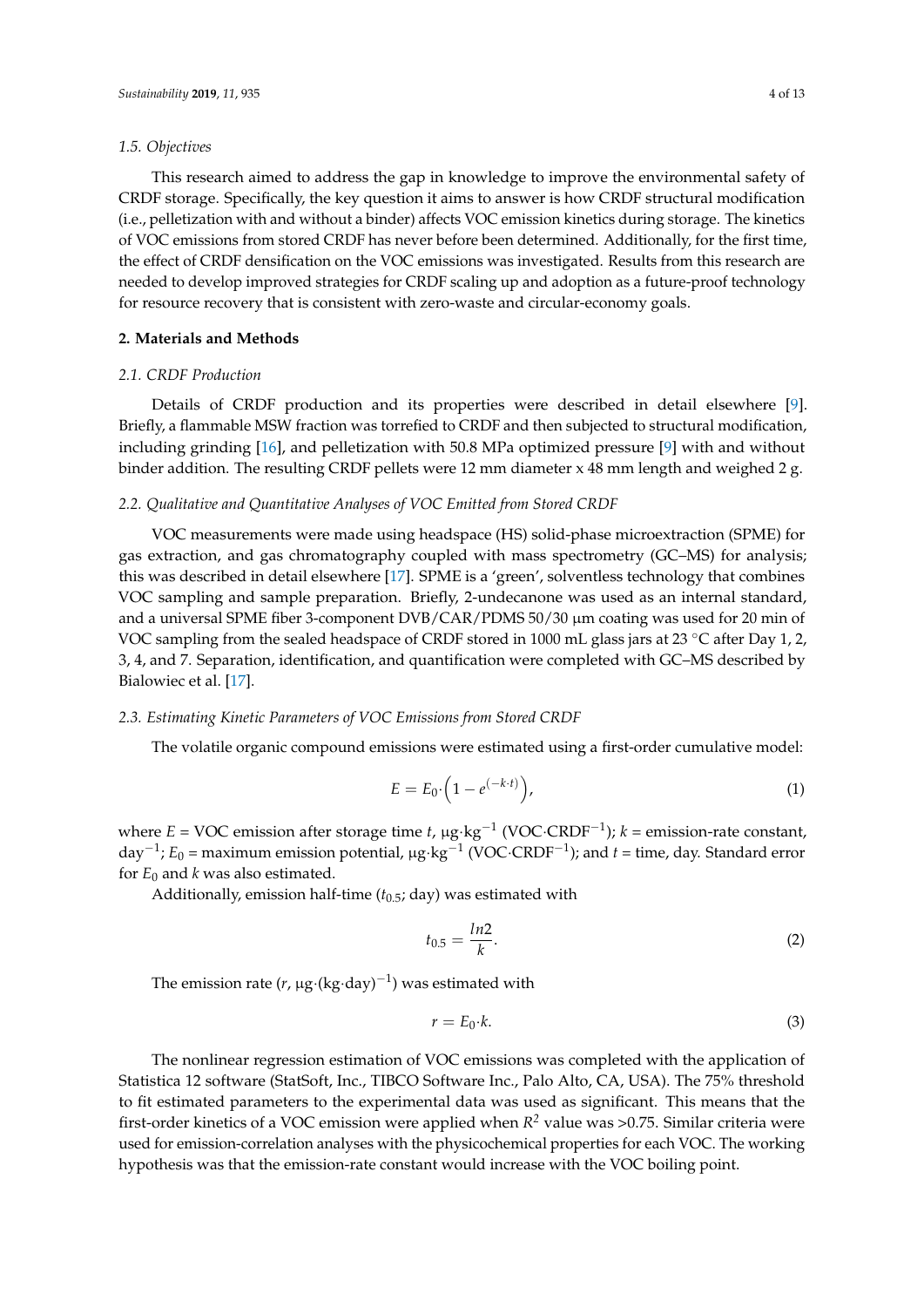## **3. Results**

<span id="page-4-0"></span>The volatile organic compound emissions from stored CRDF followed first-order kinetics for all tested variants (i.e., loose (control) and pelletized CRDF (treatment) (Figure [1\)](#page-4-0)).



**Figure 1.** First-order kinetic emissions of volatile organic compounds (VOCs) from carbonized **Figure 1.** First-order kinetic emissions of volatile organic compounds (VOCs) from carbonized refuse-derived fuel (CRDF) post-treated in different scenarios (A) CRDF not treated (control); 205 CRDF; (C) pelletized CRDF with a binder (WG = water glass)). (**B**) pelletized CRDF; (**C**) pelletized CRDF with a binder (WG = water glass).

The Carbonized Refuse-Derived Fuel pelletization increased emission-rate constant *k* from 0.280 d<sup>-1</sup> to 0.307 day<sup>-1</sup> (Table [1\)](#page-5-0). The lowest value of *k* (0.251 day<sup>-1</sup>) was found in the case of CRDF pelletized with a binder (Table [1\)](#page-5-0). However, the obtained  $k$  values did not greatly differ,  $\pm 10\%$ in comparison to ground CRDF. The structural-modification effect on maximum emission potential *E*<sup>0</sup> was much greater. In both treatment cases, i.e., pelletized CRDF, and CRDF pelletized with a binder,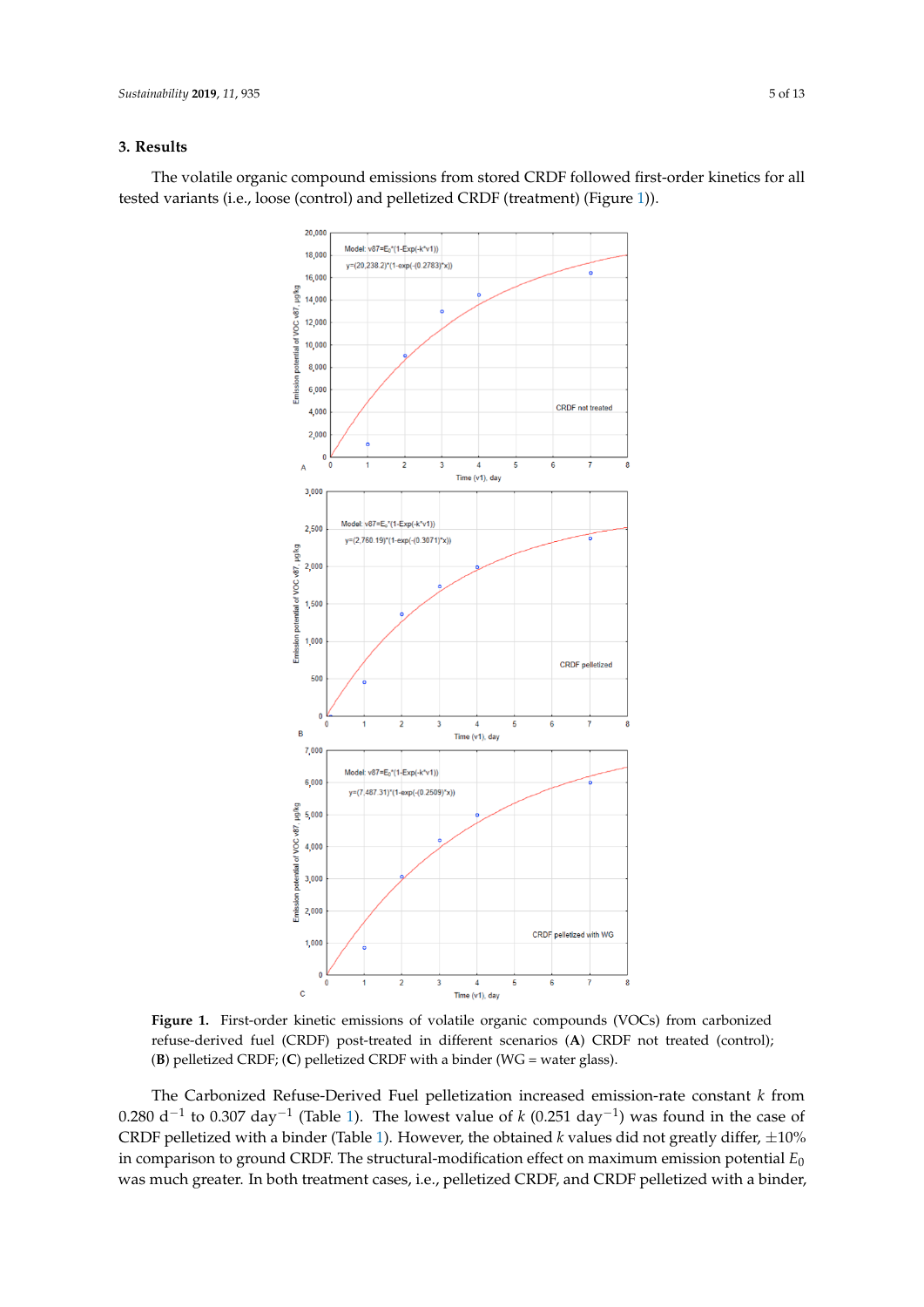a significant reduction of 86% and 63% of VOC emissions in comparison to ground CRDF was observed, respectively (Table [1\)](#page-5-0). This observation has great importance on the mitigation of VOCs emissions via pelletization for improving storage conditions and for reducing occupational exposure to VOC emissions from CRDF. Another useful observation pertains to half of the maximum potential of VOC emissions reaching between 2.26 and 2.76 days. Thus, it is recommended that the storage of sealed CRDF be relatively short due to the intensity of VOC emissions. Alternatively, a strategy to vent and treat VOC emissions from sealed storage should be developed. As structural modification mostly influenced the maximum emission potential, emission rate *r* was also reduced by 85% (CRDF pelletized), and 67% (CRDF pelletized with binder) in comparison to ground CRDF (Table [1\)](#page-5-0).

<span id="page-5-0"></span>**Table 1.** The volatile organic compounds emission kinetic parameters from ground (loose) CRDF (control), pelletized CRDF and pelletized CRDF with a binder (water glass, WG)  $\pm$  standard error, with relative mitigation values, % obtained after structural modification in comparison to control CRDF (bold font).

|                                    |                                        | <b>CRDF</b> Type                |                             |                                                 |
|------------------------------------|----------------------------------------|---------------------------------|-----------------------------|-------------------------------------------------|
| <b>VOC Kinetic Parameters</b>      | Unit                                   | Ground<br>(Control)             | Pelletized<br>(Treatment)   | Pelletized with<br><b>Binder</b><br>(Treatment) |
| $E_0$ – maximum emission potential | $\mu$ g·kg <sup>-1</sup><br>$\%$       | $20,238 \pm 5848$               | $2760 \pm 331$<br>86.4      | $7487 + 1459$<br>63.0                           |
| $k$ – emission constant rate       | $day^{-1}$<br>$\%$                     | $0.280 \pm 0.152$<br>-          | $0.307 \pm 0.073$<br>$-9.6$ | $0.251 \pm 0.088$<br>10.3                       |
| $t_{0.5}$ – half time of emission  | day<br>$\%$                            | 2.5<br>$\overline{\phantom{0}}$ | 2.3<br>8.8                  | 2.8<br>$-11.6$                                  |
| $r$ – emission rate                | $\mu$ g·(kg·day) <sup>-1</sup><br>$\%$ | 5666.6<br>-                     | 847.4<br>85.0               | 1879.3<br>66.8                                  |
| $R^2$ – determination coefficient  |                                        | 0.876                           | 0.976                       | 0.947                                           |

VOC emission kinetic parameters from ground (loose) CRDF (control), pelletized CRDF and pelletized CRDF with a binder (WG)  $\pm$  standard error, with relative mitigation values, % obtained after structural modification in comparison to control CRDF (bold font). Volatile organic compounds (VOCs), Carbonized refuse-derived fuel (CRDF).

#### **4. Discussion**

As many as 30 VOCs (out of 84 total) in all analyzed scenarios followed first-order kinetics for emissions in storage. Table [A1](#page-9-0) presents the summary of VOCs and their adherence to first-order kinetics. The apparent lack of adherence to the first-order kinetics model could be due to several reasons. First, some VOCs were measured at very low concentrations, and the apparent linear increase of cumulative emissions was observed (Supplementary Materials). The second reason pertains to VOCs that were initially emitted but, after the third or fourth day, a decrease in concentration was observed. SPME sampling could also be affected by competitive VOC adsorption and displacement from the SPME fiber coating [\[39](#page-11-16)[–42\]](#page-11-17). This means that SPME sampling of VOCs could be affected by apparent higher emission rates and greater affinity of a particular VOC to the SPME fiber coating. This phenomenon should be further investigated. It was also found that some individual VOCs reacted differently to CRDF structural modification (data presented in Appendix [A,](#page-7-0) Table [A1\)](#page-9-0).

The technology for real-time VOC detection and quantification in occupational settings is improving [\[43](#page-11-18)[–45\]](#page-12-0). Sensors for the identification of explosion risks, including pellistors (thermal sensors) and nondispersive infrared (NDIR) sensors, are available and could be suitable for monitoring VOCs in storage. Metal oxide sensors (MOS), photoionization detectors (PIDs), and electrochemical sensors are suitable for VOC concentration range from  $\sim$ 1 ppmv to a low  $\%$ ,  $\sim$ 1 ppbv to below 1%, and low ppmv levels, respectively [\[43\]](#page-11-18). Conventional chromatographic analysis requires sophisticated equipment as well as surely being non-online. On the one hand, the constant reduction of gas chromatograph-mass spectrometer (GC–MS) prices and low-budget apparatus, available for less than €50,000, can be observed. Nowadays, there are also developed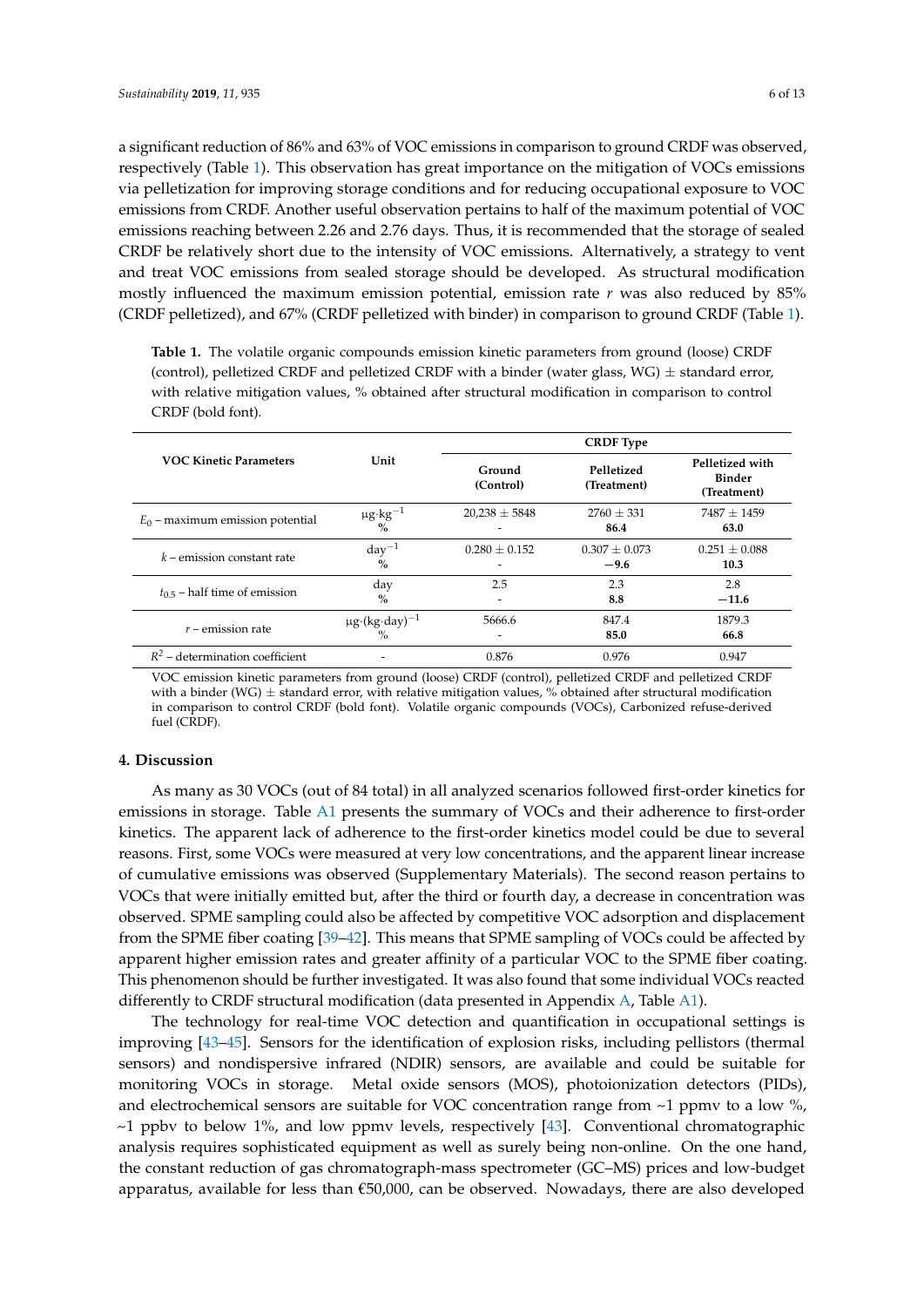modifications of chromatographical equipment (fast gas chromatography - FAST-GC or Fast Gas Chromatography-Mass Spectrometry—FAST-GC/MS) that allow complete analysis within a few minutes (e.g., a whole measurement time of around 7 min) [\[46\]](#page-12-1). Likewise, solid phase microextraction fast gas chromatography-mass spectrometry (SPME–FAST-GC/MS) systems were applied for trace aroma compound analysis [\[47\]](#page-12-2). On the other hand, fully automated systems for volatile analysis were demonstrated by Noventa et al. [\[48\]](#page-12-3). Nearly online (real-time) analyses could facilitated by MS systems [\[49\]](#page-12-4), also equipped with a headspace module and separation capability. Miniaturization of single modules fabricated using microsystem technology, and even the first chip-scale mass spectrometers [\[50–](#page-12-5)[52\]](#page-12-6) is currently feasible. This could be the direction of detection method development, but it should be emphasized that the aforementioned systems are not yet commercially available.

In addition, we tested the hypothesis if increasing VOC boiling point is correlated with the decrease of the constant rate of emission. This was tested on VOCs for which emission kinetics followed the first-order model (i.e.,  $R^2 > 0.75$ —supplementary materials, Table [A1\)](#page-9-0). In all cases, the determination coefficient was very low (< 0.011, Figure [A1\)](#page-9-1). This indicates that the measured emission rate is not solely related to VOC evaporation from CRDF surfaces. Other factors, such as high porosity, heterogeneity of the CRDF surface, the presence of numerous functional groups, and other physical and chemical interactions affecting the overall mass transfer of particular VOCs, should be further investigated.

Our experiment had a 'black-box' character showing the global effect of all phenomena, and was not designed to explain the reasons for the observed emission kinetics. Our experiment was rather exploratory in this field and aimed at testing practical approaches to VOC mitigation. We recommend continuing the studies on the mechanism of VOC emissions from CRDF, and other types of biochar, with consideration of the influence of structural and chemical biochar post-treatment. In our opinion, this could open a wide area for investigation both in fundamental science, e.g., explanation of the VOC emission mechanism, and applied science, e.g., scaling up the system for investigating the potential impact of VOCs on workers during CRDF storage, and methods of mitigation of VOC emissions as part of MSW torrefaction-technology development.

## **5. Conclusions**

This research on VOC emission kinetics from stored CRDF in relation to its structural modification indicated:

- A significant effect of CRDF densification was observed for the maximum emission of total VOC potential, where pelletization decreases maximum emission potential *E*<sup>0</sup> by 86%, while pelletization with a binder reduced  $E_0$  by 63%;
- pelletization both with and without a binder modified total VOC emission constant rate *k* by only  $\pm 10\%$  in relation to ground CRDF;
- half of maximum VOC potential was released within 2.26 to 2.76 d of storage. Therefore, it is recommended that shorter storage, and potential for venting and treating VOC emissions from CRDF should be explored;
- numerous deviations of emission patterns from the first-order model were noted for individual VOCs. More research in this area is warranted;
- a correlation between VOC boiling point and emission constant rate was not confirmed in all structural CRDF modification cases. More research in this area is warranted; and
- further research on the VOC emission mechanism from CRDF and other biochar types should be developed as a new niche in fundamental and applied biomass science, and waste conversion into high-quality solid fuels with consideration of worker-safety aspects.

**Supplementary Materials:** The following are available online at [http://www.mdpi.com/2071-1050/11/3/935/s1.](http://www.mdpi.com/2071-1050/11/3/935/s1) The following files were submitted as supplementary materials in zipped folder "supplementary materials.zip":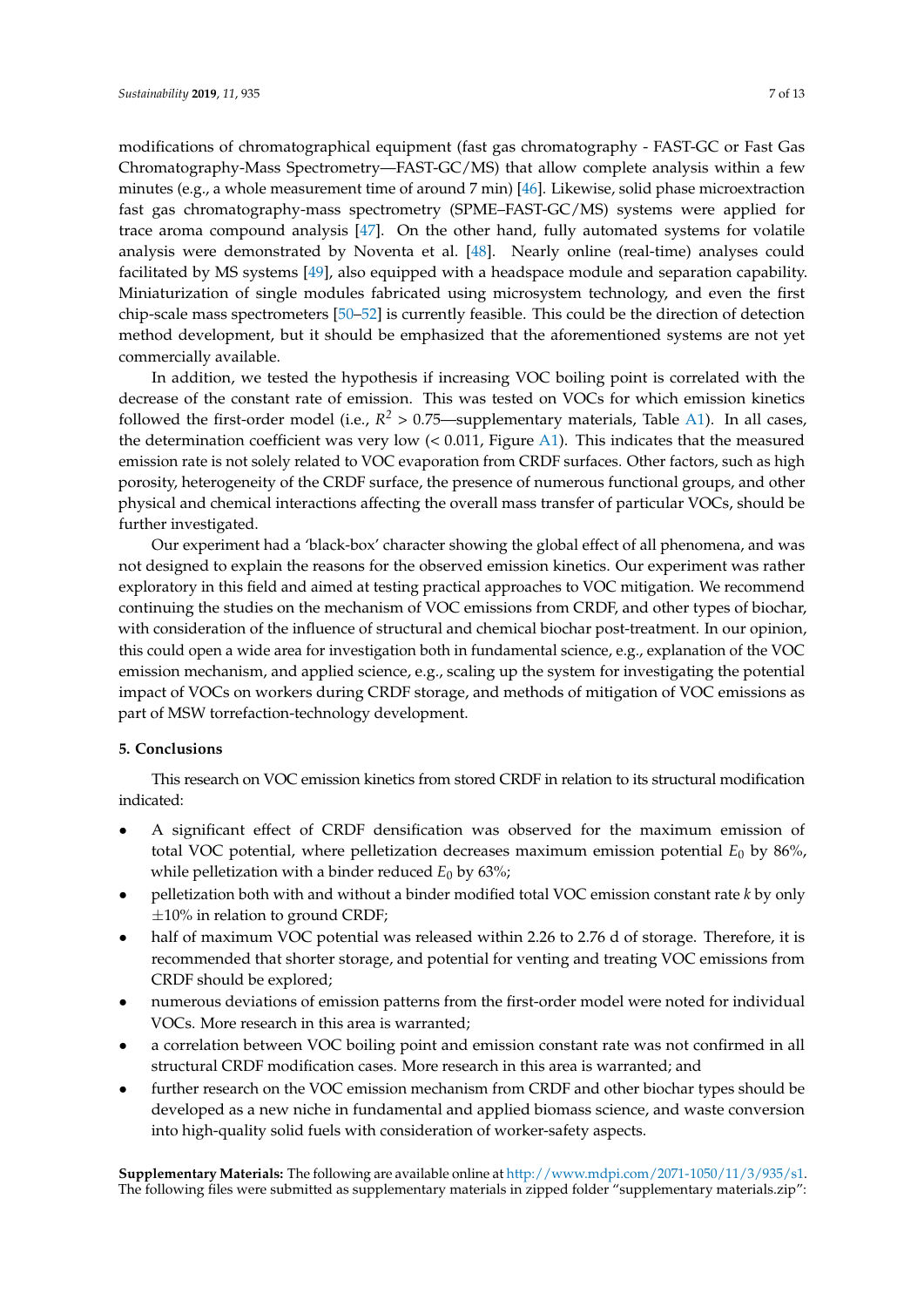**Author Contributions:** Conceptualization, A.B. and A.S.; methodology, A.B., M.M., A.S., and J.L; formal analysis, A.B., M.M., and J.L.; validation, A.B., M.M., A.S., and J.K.; investigation, M.M. and J.L.; resources, A.B. and A.S.; data curation, M.M., J.L., A.S., and A.B.; writing—original draft preparation, A.B. and M.M.; writing—review and editing, A.B., J.K., A.S., and J.L.; visualization, A.B. and J.K.; and supervision, A.B., A.S., and J.K.

**Funding:** Authors would like to thank the Fulbright Foundation for funding the project titled "Research on pollutant emissions from Carbonized Refuse Derived Fuel into the environment", completed at Iowa State University. In addition, this project was partially supported by the Iowa Agriculture and Home Economics Experiment Station, Ames, Iowa. Project no. IOW05556 (Future Challenges in Animal Production Systems: Seeking Solutions through Focused Facilitation) was sponsored by the Hatch Act and State of Iowa funds. The publication is financed under the program of the Minister of Science and Higher Education "Strategy of Excellence - University of Research" in 2018 - 2019 project number 0019 / SDU  $\frac{2018}{18}$  in the amount of PLN 700 000.

**Conflicts of Interest:** The authors declare no conflict of interest. The funders had no role in the design of the study; in the collection, analyses, or interpretation of data; in the writing of the manuscript; or in the decision to publish the results.

## <span id="page-7-0"></span>**Appendix A The Deviations of VOCs Emissions Course from the First Order Reaction**

As it was assumed that, when  $R^2$  is higher than 0.75, the first-order emission model is accepted, individual compound emissions had a different character, including the influence of structural modification. In the case of all types of tested CRDF, the emission of the following compounds had an I-order character (Table [A1\)](#page-9-0): propanoic acid, pyrimidine, toluene, hexanal, 2-methylpyrazine, furan-2-carbaldehyde, 1,3-xylene, 2-oxopropyl acetate, 1,4-xylene, unknown compound, heptanal, 1-(furan-2-yl)ethenone, 4,6,6-trimethylbicyclo[3.1.1]hept-3-ene, n-propylbenzene, benzaldehyde, 1,3,5-trimethylbenzene, phenol, an unknown isomer of ethyl-dimethyl benzene, 2-ethyl-1,4-dimethylbenzene, 1-ethenyl-2,4-dimethylbenzene, 2-ethyl-1,4-dimethylbenzene, undecane, nonanal, 1,2,3,5-tetramethylbenzene, 1,3-dimethyl-2,3-dihydro-1H-indene, 1,3-diethyl-5-methylbenzene, 1-methyl-1H-indene, decanal, hexylbenzene, and 6-methyl-1,2,3,4-tetrahydronaphthalene.

It was also found that emission from all CRDF type variants of the following compounds differed from the first-order kinetics model (Table [A1\)](#page-9-0): 2-methylpropanoic acid, pentanoic acid, 1,2-xylene, 2-ethylpyrazine, 3-methylbutanoic acid, 1,3-diethylbenzene, 1-methyl-4-propan-2-ylbenzene, an unknown isomer of diethyl methylbenzene, 1,4-diethyl-2-methylbenzene, 5-methyl-1,2,3,4-tetrahydronaphthalene, 2-methyl-5-propan-2-ylphenol, 1-methylnaphtalene, and 3,3-dimethyl-2H-inden-1-one.

We found that:

- For ground CRDF and pelletized CRDF, the first-order emission model was not found for the following compounds (Table [A1\)](#page-9-0): pyridine, hexa-2,4-diene, (E,E)-, cumene, azulene, 4-methyl-2,3-dihydro-1H-indene, 1-methyl-4-propan-2-yl-2-[(E)-prop-1-enyl]benzene, and 5,6-dimethyl-1,2,3,4-tetrahydronaphthalene.
- For pelletized CRDF and pelletized CRDF with a binder, the first-order emission model was not found for the following compounds (Table [A1\)](#page-9-0): 2 and 3 case: 5-methylfuran-2-carbaldehyde, 4-methyl-1-propan-2-ylcyclohexene, 1,2-diethylbenzene, 1-methyl-2-propylbenzene, 2,4-diethyl-1-methyl benzene, and unknown compound.
- For ground CRDF and pelletized CRDF with binder the 1st order emission model was not found for following compounds (Table [A1\)](#page-9-0): dec-3-yn-1-ol, 2,3-dihydro-1H-indene, 1-phenylethanone, 2-ethyl-1,3-dimethylbenzene.
- For ground CRDF the first-order emission model was not found for the following compounds (Table [A1\)](#page-9-0): 2,5-dimethylpyrazine, 1,4-dimetylopirydyne, 4-ethyl-1,2-dimethylbenzene, 2-methoxyphenol, 1-undecyne, methyl benzoate, 5-methyl-2,3-dihydro-1H-indene, and 1,5-dimethyl-1,2,3,4 tetrahydronaphthalene.
- For pelletized CRDF, the first-order emission model was not found for the following compounds (Table [A1\)](#page-9-0): heptan-2-one, styrene, 4-ethylpyridine, 1,2,4,5-tetramethylbenzene, unknown compound,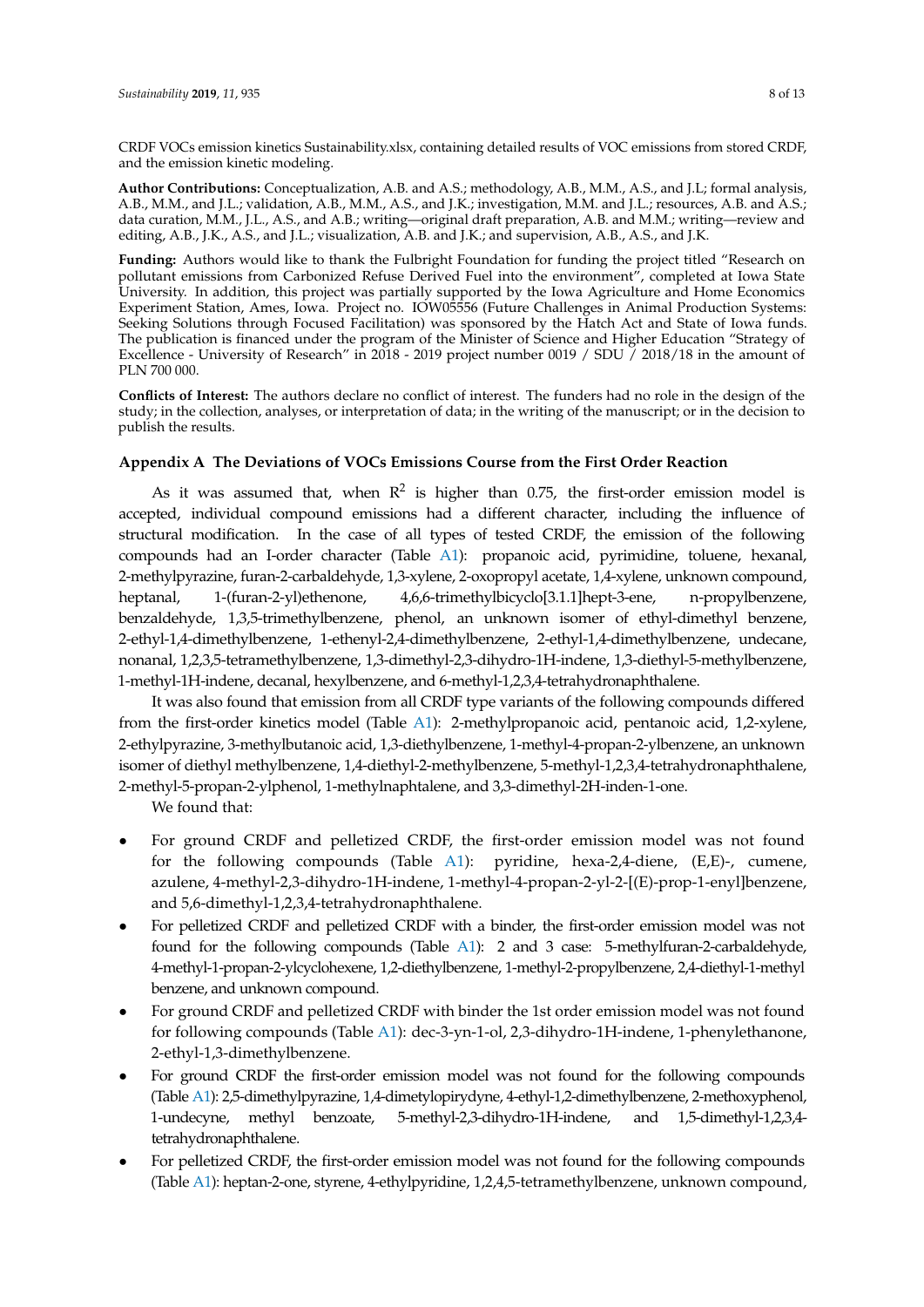pentylbenzene, 1,2,3,4-tetrahydronaphthalene, 2-ethyl-2,3-dihydro-1H-indene, and 4,7-dimethyl-2,3-dihydro-1H-indene.

• For pelletized CRDF with a binder, an I-order emission path was not found for the following compounds (Table [A1\)](#page-9-0): acetic acid, pentan-1-ol, 1,2,4-trimethylbenzene, octanal, 1-methyl-4-prop-1-en-2-ylcyclohexene, butylbenzene, and 1-ethyl-3,5-dimethylbenzene.

| Compound Name<br>(IUPAC)                                   | <b>Ground CRDF</b> | <b>Pelletized CRDF</b> | Pelletized with WG CRDF |
|------------------------------------------------------------|--------------------|------------------------|-------------------------|
| acetic acid                                                |                    |                        |                         |
| propanoic acid                                             |                    |                        |                         |
| pyrimidine                                                 |                    |                        |                         |
| pyridyne                                                   |                    |                        |                         |
| pentan-1-ol                                                |                    |                        |                         |
| toluene                                                    |                    |                        |                         |
| 2-methylpropanoic acid                                     |                    |                        |                         |
| hexanal                                                    |                    |                        |                         |
| 2-methylpyrazine<br>furan-2-carbaldehyde                   |                    |                        |                         |
| 1,3-xylene                                                 |                    |                        |                         |
| 2-oxopropyl acetate                                        |                    |                        |                         |
| 1,4-xylene                                                 |                    |                        |                         |
| pentanoic acid                                             |                    |                        |                         |
| unknown compound                                           |                    |                        |                         |
| heptan-2-one                                               |                    |                        |                         |
| styrene                                                    |                    |                        |                         |
| 1,2-xylene<br>heptanal                                     |                    |                        |                         |
| hexa-2,4-diene, (E,E)-                                     |                    |                        |                         |
| 1-(furan-2-yl) ethanone                                    |                    |                        |                         |
| 2-ethylpyrazine                                            |                    |                        |                         |
| 2,5-dimethylpyrazine                                       |                    |                        |                         |
| cumene                                                     |                    |                        |                         |
| 1,4-dimetylopirydyne                                       |                    |                        |                         |
| 4,6,6-trimethylbicyclo[3.1.1]hept-3-ene                    |                    |                        |                         |
| 3-methylbutanoic acid                                      |                    |                        |                         |
| 4-ethylpyridine<br>n-propylbenzene                         |                    |                        |                         |
| benzaldehyde                                               |                    |                        |                         |
| 5-methylfuran-2-carbaldehyde                               |                    |                        |                         |
| 1,3,5-trimethylbenzene                                     |                    |                        |                         |
| phenol                                                     |                    |                        |                         |
| 4-methyl-1-propan-2-ylcyclohexene                          |                    |                        | ٠                       |
| 1,2,4-trimethylbenzene                                     |                    |                        |                         |
| octanal                                                    |                    |                        |                         |
| dec-3-yn-1-ol<br>an unknown isomer of                      |                    |                        |                         |
| ethyl-dimethyl benzene                                     |                    |                        |                         |
| 1,3-diethylbenzene                                         |                    |                        |                         |
| 1-methyl-4-propan-2-ylben                                  |                    |                        |                         |
| 1-methyl-4-prop-1-en-2-ylcyclohexene                       |                    |                        |                         |
| 2,3-dihydro-1H-indene                                      |                    |                        |                         |
| 1,2-diethylbenzene                                         |                    |                        |                         |
| 1-methyl-2-propylbenzene                                   |                    |                        |                         |
| butylbenzene                                               |                    |                        |                         |
| 1-ethyl-3,5-dimethylbenzene<br>2-ethyl-1,4-dimethylbenzene |                    |                        |                         |
| 1-phenylethanone                                           |                    |                        |                         |
| 2-ethyl-1,3-dimethylbenzer                                 |                    |                        |                         |
| 4-ethyl-1,2-dimethylbenzer                                 |                    |                        |                         |
| 1-ethenyl-2,4-dimethylbenzene                              |                    |                        |                         |
| 2-ethyl-1,4-dimethylbenzene                                |                    |                        |                         |
| 2-methoxyphenol                                            |                    |                        |                         |
| 1-undecyne                                                 |                    |                        |                         |
| methyl benzoate<br>undecane                                |                    |                        |                         |
| nonanal                                                    |                    |                        |                         |
| 1,2,4,5-tetramethylbenzene                                 |                    |                        |                         |
| an unknown isomer of                                       |                    |                        |                         |
| diethyl methylbenzene                                      |                    |                        |                         |
| unknown compound                                           |                    |                        |                         |
| 1,2,3,5-tetramethylbenzene                                 |                    |                        |                         |
| 1,3-dimethyl-2,3-dihydro-1H-indene                         |                    |                        |                         |
| 5-methyl-2,3-dihydro-1H-ii<br>1,3-diethyl-5-methylbenzene  |                    |                        |                         |
| 4-methyl-2,3-dihydro-1H-ii                                 | ÷                  |                        |                         |
|                                                            |                    |                        |                         |

**Table A1.** The deviations of the course of the emission from the reaction of the first order.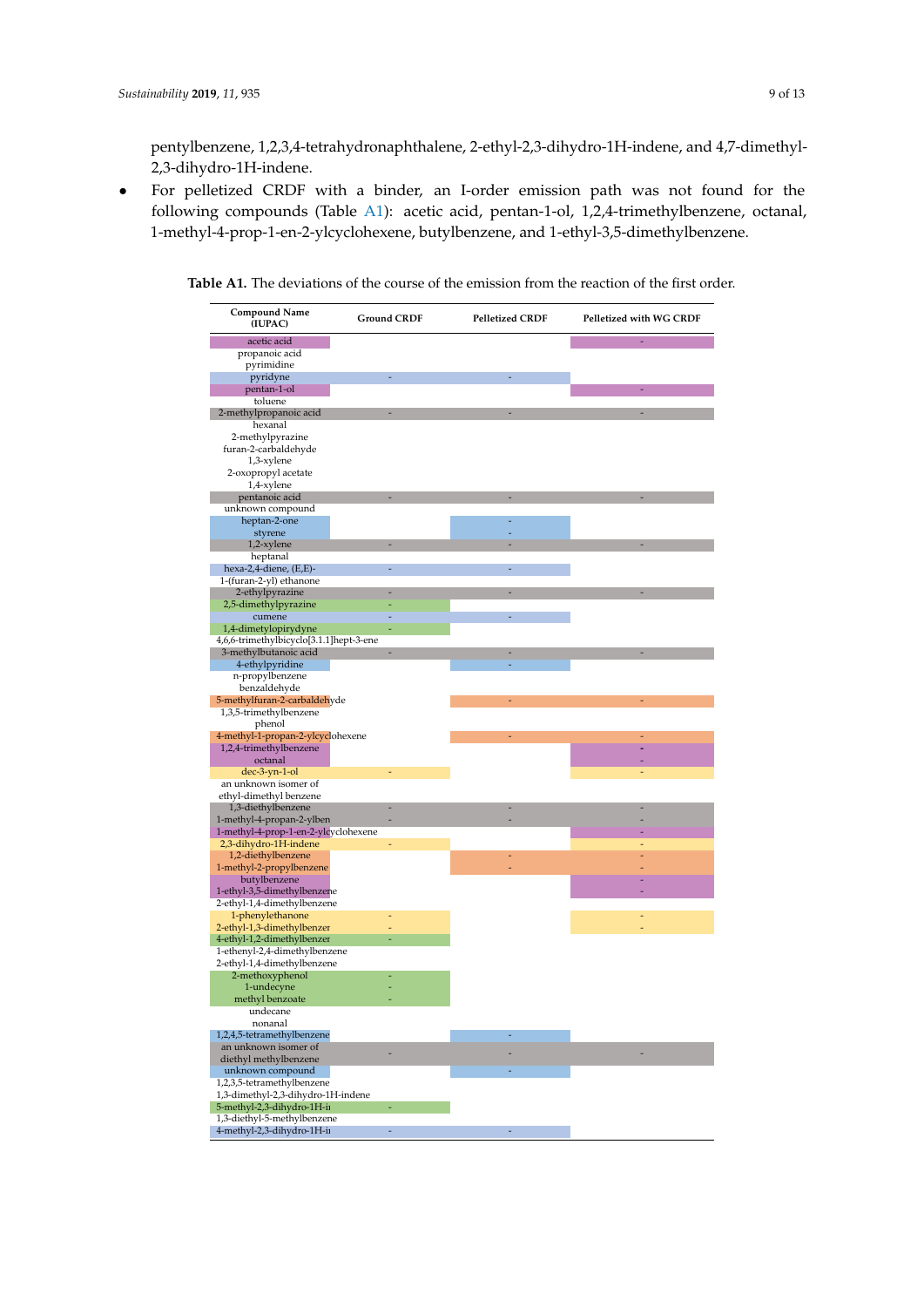<span id="page-9-0"></span>

Note: white, course in accordance with I-order; gray, deviation from the I-order path in all three variants of CRDF structural modification; blue, deviation from the I-order path in ground CRDF and pelletized CRDF variants; orange, deviation from the I-order path in pelletized CRDF and pelletized CRDF variants; yellow, deviation from the I-order path in ground CRDF and pelletized CRDF with water-glass bonder variants; green, deviation from the I-order path in ground CRDF variant; dark-blue, deviation from the I-order path in pelletized CRDF variant; and purple, deviation from the I-order path in pelletized CRDF with water-glass binder variant.

#### <span id="page-9-1"></span>**Appendix B The Visualization of the Correlation between VOC Boiling Points and Emission** *Sustainability* **2019**, *11*, x 11 of 14 **Constant Rates** 339 **Appendix B - the visualization of the correlation between VOC boiling points and emission**



342 **Figure B1.** Correlation between VOC boiling point and emission constant rate k for each structural **Figure A1.** Correlation between VOC boiling point and emission constant rate k for each structural modification scenario: (A) ground CRDF—control; (B) pelletized CRDF, and (C) pelletized CRDF with WG.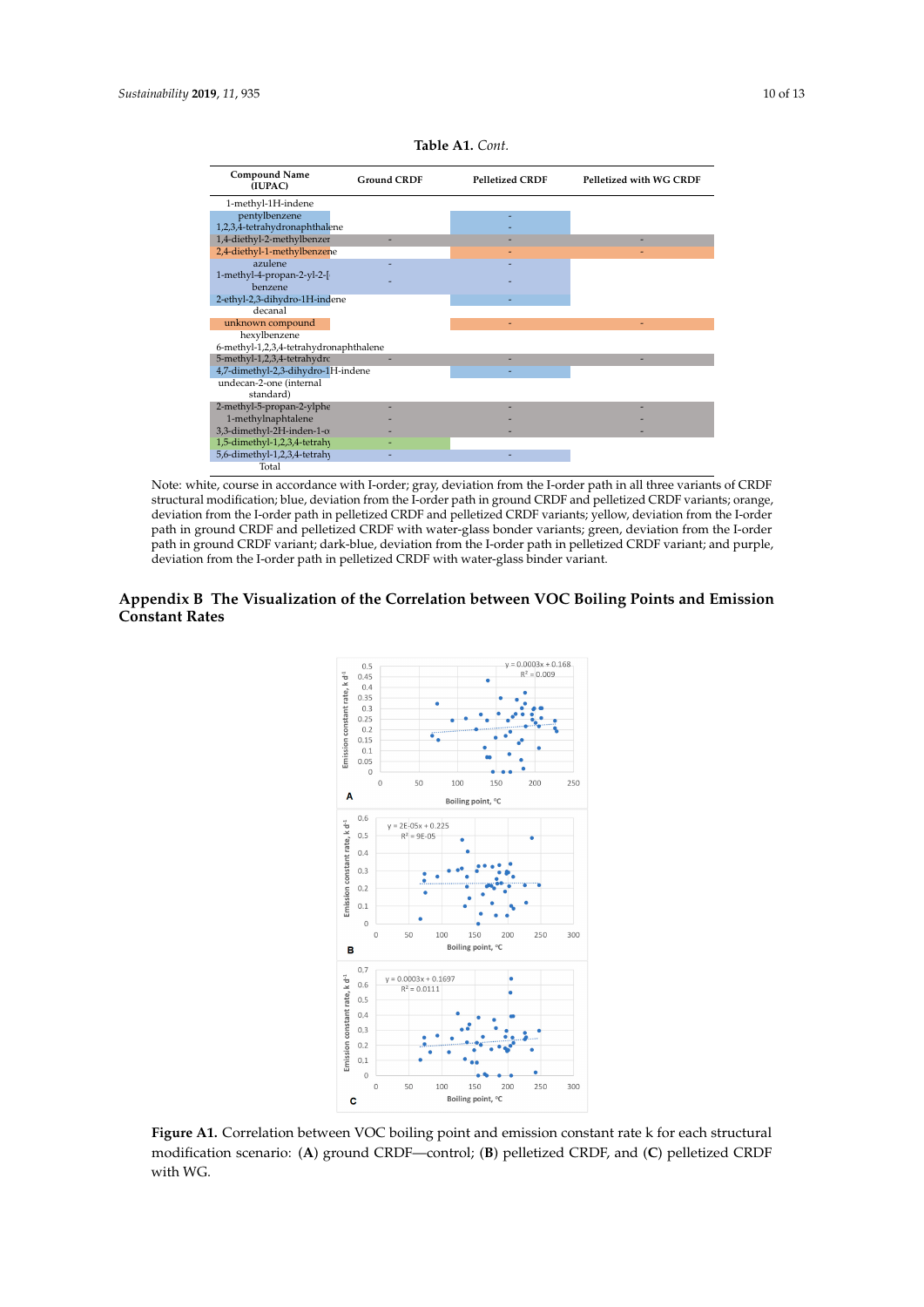#### **References**

- <span id="page-10-0"></span>1. European Commission. Directive 2008/98/EC of the European Parliament and of the Council of 19 November 2008 on Waste and Repealing Certain Directives. Available online: [https://eur-lex.europa.eu/](https://eur-lex.europa.eu/legal-content/EN/TXT/?uri=celex%3A32008L0098) [legal-content/EN/TXT/?uri=celex%3A32008L0098](https://eur-lex.europa.eu/legal-content/EN/TXT/?uri=celex%3A32008L0098) (accessed on 9 February 2019).
- <span id="page-10-1"></span>2. Eurostat, Municipal Waste Statistics – Statistics Explained. 2018. Available online: [https://ec.europa.eu/](https://ec.europa.eu/eurostat/statistics-explained/index.php/Municipal_waste_statistics) [eurostat/statistics-explained/index.php/Municipal\\_waste\\_statistics](https://ec.europa.eu/eurostat/statistics-explained/index.php/Municipal_waste_statistics) (accessed on 14 January 2019).
- <span id="page-10-2"></span>3. The Circular Economy Package. 2015. Available online: [http://www.europarl.europa.eu/EPRS/EPRS-](http://www.europarl.europa.eu/EPRS/EPRS-Briefing-573936-Circular-economy-package-FINAL.pdf)[Briefing-573936-Circular-economy-package-FINAL.pdf](http://www.europarl.europa.eu/EPRS/EPRS-Briefing-573936-Circular-economy-package-FINAL.pdf) (accessed on 14 January 2019).
- <span id="page-10-3"></span>4. Cucchiella, F.; D'Adamo, I.; Gastaldi, M. Sustainable waste management: Waste to energy plant as an alternative to landfill. *Energy Convers. Manag.* **2017**, *131*, 18–31. [\[CrossRef\]](http://dx.doi.org/10.1016/j.enconman.2016.11.012)
- <span id="page-10-4"></span>5. Kumar, A.; Samadder, S.R. A review on technological options of waste to energy for effective management of municipal solid waste. *Waste Manag.* **2017**, *69*, 407–422. [\[CrossRef\]](http://dx.doi.org/10.1016/j.wasman.2017.08.046) [\[PubMed\]](http://www.ncbi.nlm.nih.gov/pubmed/28886975)
- 6. Rada, E.C.; Ragazzi, M.; Torretta, V.; Castagna, G.; Adami, L.; Cioca, L.I. Circular economy and waste to energy. *AIP Conf. Proc.* **2018**, *1968*, 030050. [\[CrossRef\]](http://dx.doi.org/10.1063/1.5039237)
- 7. Rada, E.C.; Ionescu, G.; Conti, F.; Cioca, L.I.; Torretta, V. Energy from Municipal Solid Waste: Some Considerations on Emissions and Health Impact. Quality-Access to Success, 2018, 19. Available online: [http://www.srac.ro/calitatea/en/](http://www.srac.ro/calitatea/en/arhiva/2018/2018-06-Abstracts.pdf) [arhiva/2018/2018-06-Abstracts.pdf](http://www.srac.ro/calitatea/en/arhiva/2018/2018-06-Abstracts.pdf) (accessed on 5 February 2019).
- <span id="page-10-5"></span>8. Ionescu, G.; Rada, E.C.; Ragazzi, M.; Mărculescu, C.; Badea, A.; Apostol, T. Integrated municipal solid waste scenario model using advanced pretreatment and waste to energy processes. *Energy Convers. Manag.* **2013**, *76*, 1083–1092. [\[CrossRef\]](http://dx.doi.org/10.1016/j.enconman.2013.08.049)
- <span id="page-10-6"></span>9. Białowiec, A.; Micuda, M.; Koziel, J.A. Waste to carbon: Densification of torrefied refuse-derived fuel. *Energies* **2018**, *11*, 3233. [\[CrossRef\]](http://dx.doi.org/10.3390/en11113233)
- <span id="page-10-7"></span>10. Sohi, S.; Lopez-Capel, E.; Krull, E.; Bol, R. *Biochar, Climate Change and Soil: A Review to Guide Future Research*. CSIRO Land and Water Science Report 05/09. 2009. Available online: [http://www.feasta.org/wp-content/uploads/2009/](http://www.feasta.org/wp-content/uploads/2009/03/csiro-biochar-climate-change-and-soil-report-feb-20091.pdf) [03/csiro-biochar-climate-change-and-soil-report-feb-20091.pdf](http://www.feasta.org/wp-content/uploads/2009/03/csiro-biochar-climate-change-and-soil-report-feb-20091.pdf) (accessed on 9 February 2019).
- 11. Poudel, J.; Ohm, T.I.; Lee, S.H.; Oh, S.C. A study on torrefaction of sewage sludge to enhance solid fuel qualities. *Waste Manag.* **2015**, *40*, 112–118. [\[CrossRef\]](http://dx.doi.org/10.1016/j.wasman.2015.03.012) [\[PubMed\]](http://www.ncbi.nlm.nih.gov/pubmed/25812807)
- <span id="page-10-8"></span>12. Pulka, J.; Wiśniewski, D.; Gołaszewski, J.; Białowiec, A. Is the biochar produced from sewage sludge a good quality solid fuel? *Arch. Environ. Prot.* **2016**, *42*, 125–134. [\[CrossRef\]](http://dx.doi.org/10.1515/aep-2016-0043)
- <span id="page-10-9"></span>13. Ribeiro, J.M.C.; Godina, R.; Maties, J.C.O.; Nunes, L.J.R. Future perspectives of biomass torrefaction: Review of the current state-of-the-art and research development. *Sustainability* **2018**, *10*, 2323. [\[CrossRef\]](http://dx.doi.org/10.3390/su10072323)
- <span id="page-10-10"></span>14. Białowiec, A.; Pulka, J.; Stępień, P.; Manczarski, P.; Gołaszewski, J. The RDF/SRF torrefaction: An effect of temperature on characterization of the product - Carbonized Refuse Derived Fuel. *Waste Manag.* **2017**, *70*, 91–100. [\[CrossRef\]](http://dx.doi.org/10.1016/j.wasman.2017.09.020) [\[PubMed\]](http://www.ncbi.nlm.nih.gov/pubmed/28951151)
- <span id="page-10-11"></span>15. Micuda, M. Structural Modification of Biochars from the Torrefaction of Organic Waste in the Aspect of Reducing Emissions of Volatile Organic Compounds from the Surface of Biochar. Master Thesis, Warsaw University of Environmental and Life Sciences, Wroclaw, Poland, 2018.
- <span id="page-10-12"></span>16. Edo, M.; Skoglund, N.; Gao, Q.; Persson, P.E.; Jansson, S. Fate of metals and emissions of organic pollutants from torrefaction of waste wood, MSW, and RDF. *Waste Manag.* **2017**, *68*, 646–652. [\[CrossRef\]](http://dx.doi.org/10.1016/j.wasman.2017.06.017) [\[PubMed\]](http://www.ncbi.nlm.nih.gov/pubmed/28633911)
- <span id="page-10-13"></span>17. Białowiec, A.; Micuda, M.; Szumny, A.; Łyczko, J.; Koziel, J.A. Quantification of VOCs emissions from carbonized refuse-derived fuel using solid-phase microextraction and gas chromatography—mass spectrometry. *Molecules* **2018**, *23*, 3208. [\[CrossRef\]](http://dx.doi.org/10.3390/molecules23123208) [\[PubMed\]](http://www.ncbi.nlm.nih.gov/pubmed/30563101)
- <span id="page-10-14"></span>18. European Commission. Directive 2010/75/EU of the European Parliament and of the Council of 24 November 2010 on Industrial Emissions (Integrated Pollution Prevention and Control). Available online: [https://eur-lex.europa.eu/](https://eur-lex.europa.eu/LexUriServ/LexUriServ.do?uri=OJ:L:2010:334:0017:0119:en:PDF) [LexUriServ/LexUriServ.do?uri=OJ:L:2010:334:0017:0119:en:PDF](https://eur-lex.europa.eu/LexUriServ/LexUriServ.do?uri=OJ:L:2010:334:0017:0119:en:PDF) (accessed on 9 February 2019).
- <span id="page-10-15"></span>19. European Commission. Directive 2004/42/CE of the European Parliament and of the Council of 21 April 2004 on the Limitation of Emissions of Volatile Organic Compounds Due to the Use of Organic Solvents in Certain Paints and Varnishes and Vehicle Refinishing Products and Amending Directive 1999/13/EC. Available online: <https://eur-lex.europa.eu/legal-content/EN/TXT/?uri=celex%3A32004L0042> (accessed on 9 February 2019).
- <span id="page-10-16"></span>20. 40 CFR 51.100. Available online: <https://www.law.cornell.edu/cfr/text/40/51.100> (accessed on 14 January 2019).
- <span id="page-10-17"></span>21. Kamal, M.S.; Razzak, S.A.; Hossain, M.M. Catalytic oxidation of volatile organic compounds (VOCs)—A review. *Atmos. Environ.* **2016**, *140*, 117–134. [\[CrossRef\]](http://dx.doi.org/10.1016/j.atmosenv.2016.05.031)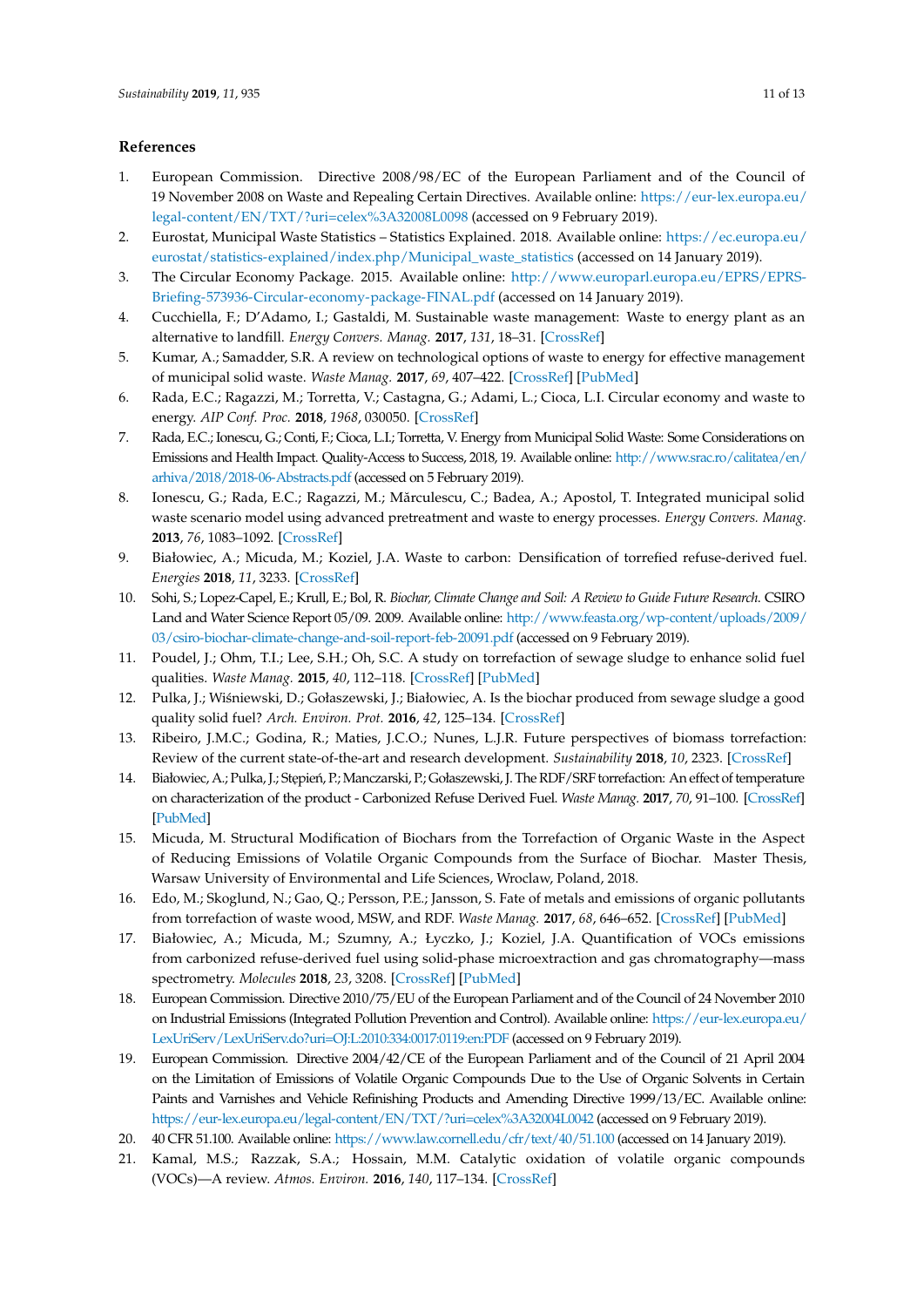- <span id="page-11-0"></span>22. World Health Organization 2010. WHO Guidelines for Indoor Air Quality: Selected Pollutants. Available online: [http://www.euro.who.int/\\_\\_data/assets/pdf\\_file/0009/128169/e94535.pdf](http://www.euro.who.int/__data/assets/pdf_file/0009/128169/e94535.pdf) (accessed on 14 January 2019).
- <span id="page-11-1"></span>23. Environmental Protection Agency 2006. Terms of Environment Glossary, Abbreviations, and Acronyms. Available online: [https://www.epa.gov/indoor-air-quality-iaq/technical-overview-volatile-organic](https://www.epa.gov/indoor-air-quality-iaq/technical-overview-volatile-organic-compounds)[compounds](https://www.epa.gov/indoor-air-quality-iaq/technical-overview-volatile-organic-compounds) (accessed on 14 January 2019).
- <span id="page-11-2"></span>24. Ramirez, N.; Marce, R.M.; Borrull, F. Determination of volatile organic compounds in industrial wastewater plant air emissions by multi-sorbent adsorption and thermal desorption-gas chromatography-mass spectrometry. *Int. J. Environ. Anal. Chem.* **2011**, *91*, 911–928. [\[CrossRef\]](http://dx.doi.org/10.1080/03067310903584073)
- <span id="page-11-3"></span>25. Zhang, X.; Gao, B.; Creamer, A.E.; Cao, C.; Li, Y. Adsorption of VOCs onto engineered carbon materials: A review. *J. Hazard. Mater.* **2017**, *338*, 102–123. [\[CrossRef\]](http://dx.doi.org/10.1016/j.jhazmat.2017.05.013)
- <span id="page-11-4"></span>26. Spokas, K.A.; Novak, J.M.; Stewart, C.E.; Cantrell, K.B.; Uchimiya, M.; Dusaire, M.G.; Ro, K.S. Qualitative analysis of volatile organic compounds on biochar. *Chemosphere* **2011**, *85*, 869–882. [\[CrossRef\]](http://dx.doi.org/10.1016/j.chemosphere.2011.06.108) [\[PubMed\]](http://www.ncbi.nlm.nih.gov/pubmed/21788060)
- <span id="page-11-5"></span>27. Mun, S.; Ku, C. Pyrolysis GC–MS analysis of tars formed during the aging of wood and bamboo crude vinegars. *J. Wood Sci.* **2010**, *56*, 47–52. [\[CrossRef\]](http://dx.doi.org/10.1007/s10086-009-1054-0)
- <span id="page-11-6"></span>28. Buss, W.; Masek, O.; Graham, M.; Wüst, D. Inherent organic compounds in biochar-Their content, composition and potential toxic effects. *J. Environ. Manag.* **2015**, *156*, 150–157. [\[CrossRef\]](http://dx.doi.org/10.1016/j.jenvman.2015.03.035)
- <span id="page-11-7"></span>29. Allaire, S.E.; Lange, S.F.; Auclair, I.K.; Quinche, M.; Greffard, L.; (The Char Team). *Report: Analyses of Biochar Properties*; CRMR-2015-SA-5; Centre de Recherche sur les Matériaux Renouvelables, Université Laval: Quebec, QC, Canada, 2015; 59p.
- <span id="page-11-8"></span>30. Taherymoosavi, S.; Verheyen, V.; Munroe, P.; Joseph, S.; Reynolds, A. Characterization of organic compounds in biochars derived from municipal solid waste. *Waste Manag.* **2017**, *67*, 131–142. [\[CrossRef\]](http://dx.doi.org/10.1016/j.wasman.2017.05.052)
- <span id="page-11-9"></span>31. Wang, C.; Wang, Y.; Herath, H.M.S.K. Polycyclic aromatic hydrocarbons (PAHs) in biochar—Their formation, occurrence and analysis: A review. *Org. Geochem.* **2017**, *114*, 1–11. [\[CrossRef\]](http://dx.doi.org/10.1016/j.orggeochem.2017.09.001)
- <span id="page-11-10"></span>32. Stelte, W.; Sanadi, A.; Shang, L.; Holm, J.K.; Ahrenfeldt, J.; Henriksen, U. Recent developments in biomass pelletization - A Review. *Bioresources* **2012**, *7*, 4451–4490.
- 33. Miranda, T.; Montero, I.; Sepúlveda, F.J.; Arranz, J.I.; Rojas, C.V.; Nogales, S. A review of pellets from different sources. *Materials* **2015**, *8*, 1413–1427. [\[CrossRef\]](http://dx.doi.org/10.3390/ma8041413) [\[PubMed\]](http://www.ncbi.nlm.nih.gov/pubmed/28788009)
- <span id="page-11-11"></span>34. Manar, Y.; Sabla, Y.A.; Belal, J.A.T.; Mohammad, N.A. Renewable biofuel production from biomass: A review for biomass pelletization, characterization, and thermal conversion techniques. *Int. J. Green Energy* **2018**, *15*, 837–863. [\[CrossRef\]](http://dx.doi.org/10.1080/15435075.2018.1529581)
- <span id="page-11-12"></span>35. Kumar, L.; Koukoulas, A.A.; Mani, S.; Satyavolu, J. Integrating torrefaction in the wood pellet industry: A Critical Review. *Energy Fuel.* **2017**, *31*, 37–54. [\[CrossRef\]](http://dx.doi.org/10.1021/acs.energyfuels.6b02803)
- <span id="page-11-13"></span>36. Garcia-Maraver, A.; Carpio, M. Biomass pelletization process. *Biomass Pelletization Stand. Prod.* **2015**, *85*, 53–66. [\[CrossRef\]](http://dx.doi.org/10.2495/978-1-84566-062-8/004)
- <span id="page-11-14"></span>37. Tarasov, D.; Shahi, C.; Leitch, M. Effect of additives on wood pellet physical and thermal characteristics: A review. *ISRN For.* **2013**, *2013*, 876939. [\[CrossRef\]](http://dx.doi.org/10.1155/2013/876939)
- <span id="page-11-15"></span>38. Chinmayananda, D.; Jeevan, S.; Akash, P.; Gajanan, A. Development and investigation of briquettes using organic and inorganic binders. *Int. J. Sci. Eng. Res.* **2018**, *9*, 254–257.
- <span id="page-11-16"></span>39. Koziel, J.A.; Jia, M.; Pawliszyn, J. Air sampling with porous solid-phase microextraction fibers. *Anal. Chem.* **2000**, *72*, 5178–5186. [\[CrossRef\]](http://dx.doi.org/10.1021/ac000518l)
- 40. Zhang, J.; Cheong, M.-W.; Yu, B.; Curran, P.; Zhou, W. Second order kinetic modeling of headspace solid phase microextraction of flavors released from selected food model systems. *Molecules* **2014**, *19*, 13894–13908. [\[CrossRef\]](http://dx.doi.org/10.3390/molecules190913894)
- 41. Cai, L.; Rice, S.; Koziel, J.A.; Dharmadhikari, M. Development of an automated method for selected aromas of red wines from cold-hardy grapes using solid-phase microextraction and gas chromatography—mass spectrometry - olfactometry. *Separations* **2017**, *4*, 24. [\[CrossRef\]](http://dx.doi.org/10.3390/separations4030024)
- <span id="page-11-17"></span>42. Merkle, S.; Kleeberg, K.K.; Fritsche, J. Recent developments and applications of solid phase microextraction (SPME) in food and environmental analysis—a review. *Chromatography* **2015**, *2*, 293–381. [\[CrossRef\]](http://dx.doi.org/10.3390/chromatography2030293)
- <span id="page-11-18"></span>43. Szulczyński, B.; Gębicki, J. Currently commercially available chemical sensors employed for detection of volatile organic compounds in outdoor and indoor air. *Environments* **2017**, *4*, 21. [\[CrossRef\]](http://dx.doi.org/10.3390/environments4010021)
- 44. Spinelle, L.; Gerboles, M.; Kok, G.; Persijn, S.; Sauerwald, T. Review of portable and low-cost sensors for the ambient air monitoring ofbenzene and other volatile organic compounds. *Sensors* **2017**, *17*, 1520. [\[CrossRef\]](http://dx.doi.org/10.3390/s17071520) [\[PubMed\]](http://www.ncbi.nlm.nih.gov/pubmed/28657595)